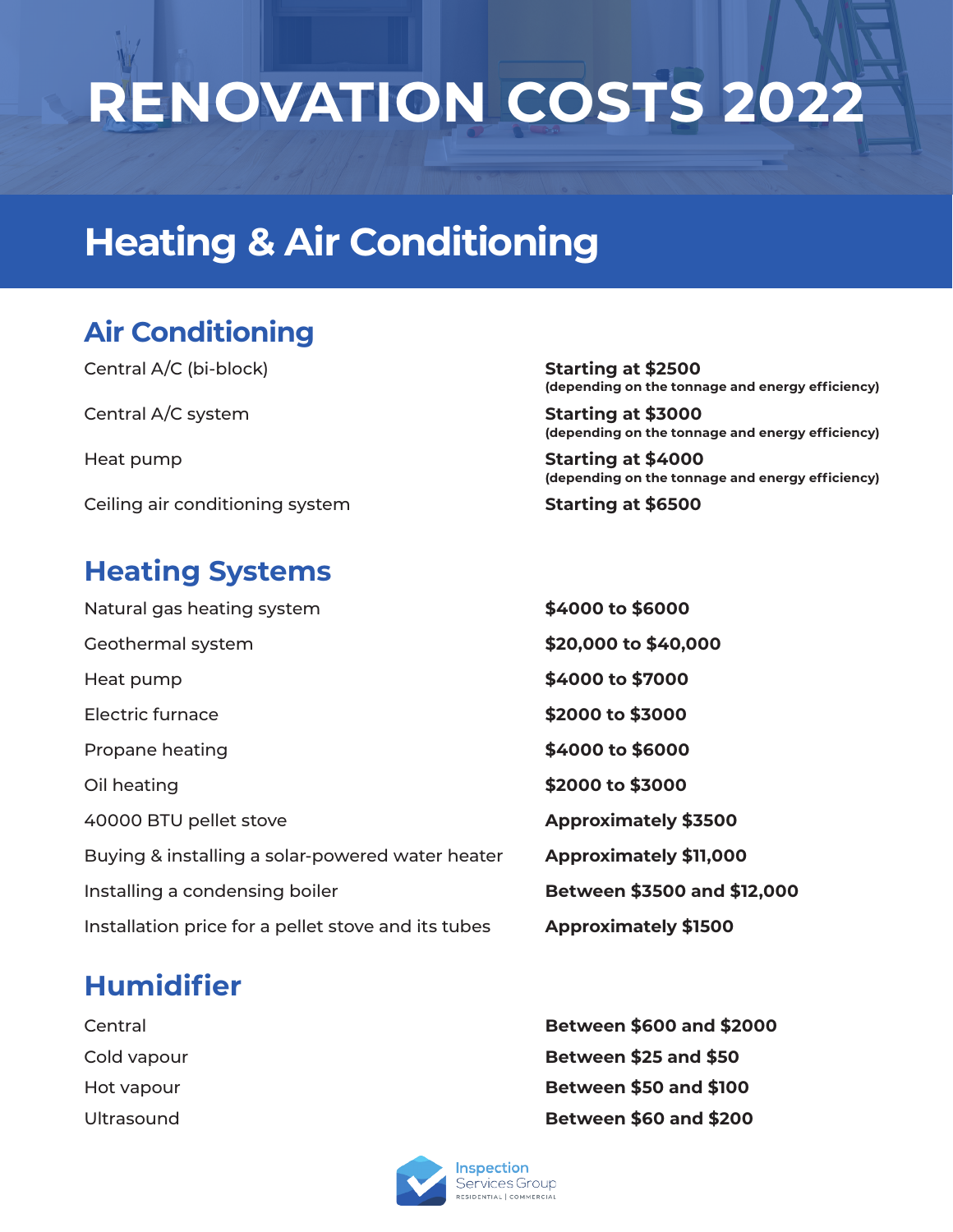# **Kitchens**

#### **Kitchen Counters**

Making and installing a conctete countertop Laminate countertop Melamine countertop Polymer panels Slate countertop Granite countertop Marble countertop Quartz countertop Stainless steel countertop Wooden countertop Tile countertop Synthetic material countertop (Corian, etc.) Recycled material countertop

### **Kitchen Sink**

Stainless steel sink Ceramic sink Resin sink Stone sink Plumbing parts

**\$60 to \$200/square foot \$5 to \$25/square foot approximately \$15/square foot Starting at \$25/square foot \$50 to \$190/square foot \$40 to \$150/square foot \$40 to \$200/square foot \$30 to \$120/square foot \$60 to \$120/square foot \$10 to \$90/square foot \$0.50 to \$30/square foot \$50 to \$150/square foot \$50 to \$100/square foot**

**Starting at \$80 Starting at \$100 Starting at \$80 Starting at \$100 Starting at \$35**

### **Cupboards & Drawers**

Cupboards (per cabinet and door)

Prices vary depending on the type of material, custommade or storebought and several other factors. Here are a few examples of prices for models bought in stores:

**Basic top cabinet: \$150 to \$200 per unit Basic lower cabinet: \$200 to \$250 per unit Kitchen island: \$250 to \$750**

**Starting at \$30 each**



Drawers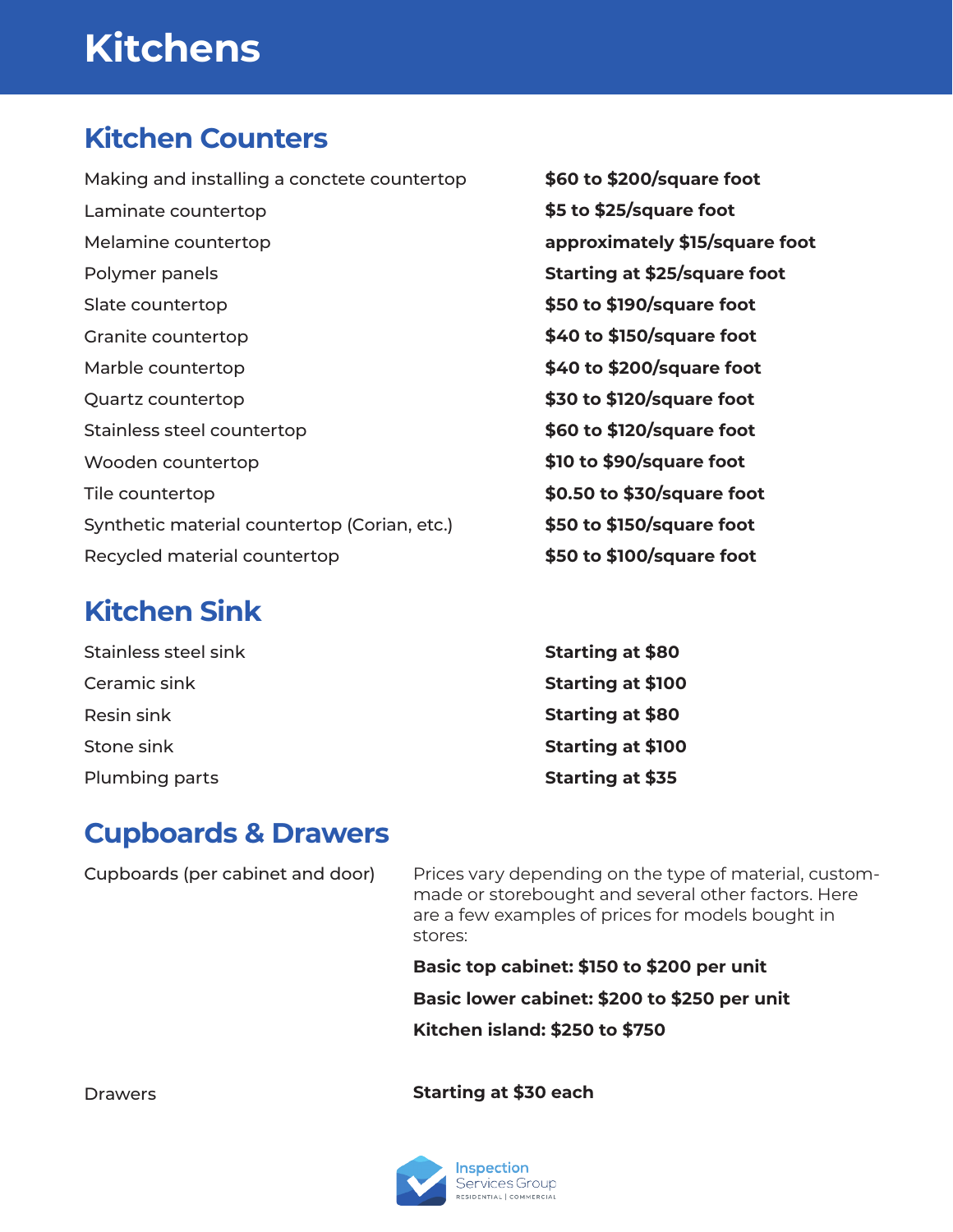### **Bathrooms**

#### **Bathtub, Shower & Plumbing**

New bathtub (without installation)

New shower (without installation)

New toilet (without installation)

New bathroom sink (without installation)

New faucet for a sink (without installation)

**\$200 for a low-end bathtub \$400 to \$600 for a standard bathtub \$1500+ for a high-end bathtub \$1200 to \$4800 for a hot tub \$300 to \$1700 for an alcove bathtub \$700 to \$1700 for a bath/shower combo \$700 to \$3870 for a freestanding bathtub**

**\$200 for a low-end shower cabin \$300 to \$500 for a standard shower cabin \$800 to \$1500 for a high-end shower cabin Simple shower door: starting at \$230 Sliding shower door: starting at \$500**

**\$100 to 150 for a low-end toilet \$250 to \$350 for a standard toilet \$400 to \$700 for a high-end toilet**

**\$30 to \$60 for a standard drop-in sink \$50 to \$200 for a round or square vessel sink \$75 to \$250 for a high-end drop-in sink \$120 to \$400 for a pedestal sink**

**\$40 to \$60 for a low-end faucet \$70 to \$150 for a standard faucet \$175 to \$350 for a high-end faucet**

#### **Bathroom Vanity Countertop**

Laminate countertop Ceramic countertop Granite countertop

**\$5 to \$25/square foot Approximately \$0.50 to \$30 /square foot between \$40 and \$150/square foot**

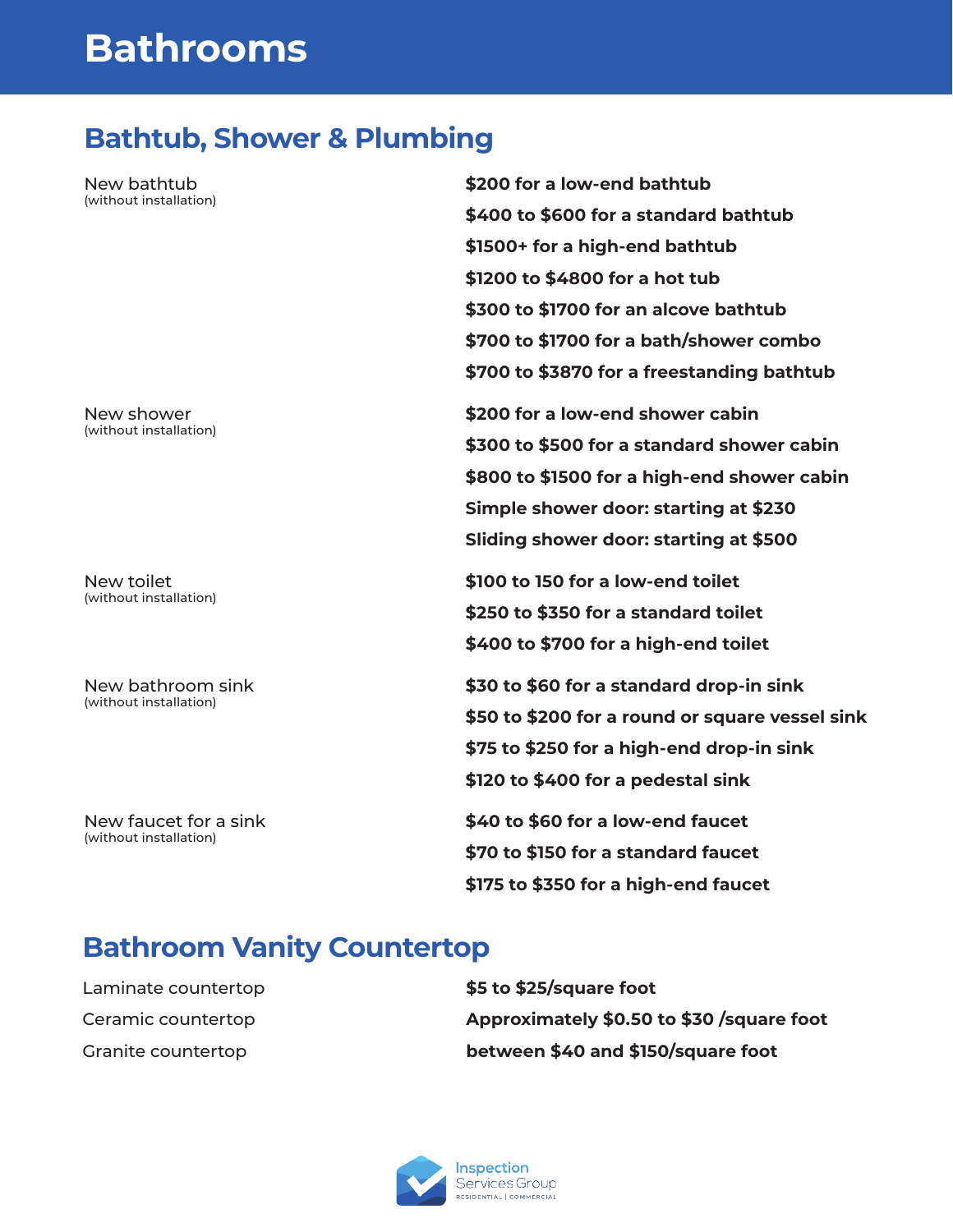### **Mouldings**

Hardwood mouldings Pine mouldings Cedar mouldings Exotic wood mouldings (e.g.. walnut) Plaster mouldings MDF mouldings

**Approximately \$4/square foot \$5/linear foot \$8/ linear foot \$20/ linear foot \$10/ linear foot \$5/ linear foot**

### **Basements**

Setting up an unfinished basement Demolishing a finished basement Excavating the basement to increase the size of your house (with underpinning) Building a wine cellar

**Approximately \$75/square foot \$1500 to \$3000 Between \$50,000 and \$85,000**

**Approximately \$5000 to \$7000**

### **Electrical**

Renovation of a 100A electrical system (panel that is already up to code) Renovation of a 100A electrical system (panel that is not up to code) Renovation of a 200A electrical system Installation of an auxiliary electrical system Installing a new electrical panel Installation of a 120V electrical circuit Installation of a 240V electrical circuit Adding a classical socket

**Approximately \$700 to \$1200**

**Approximately \$1300 to \$1800**

**Approximately \$1800 to \$2500 Approximately \$250 to \$500 Approximately \$500 to \$800 Approximately \$300 to \$500 Approximately \$300 to \$550 Approximately \$200 to \$250**

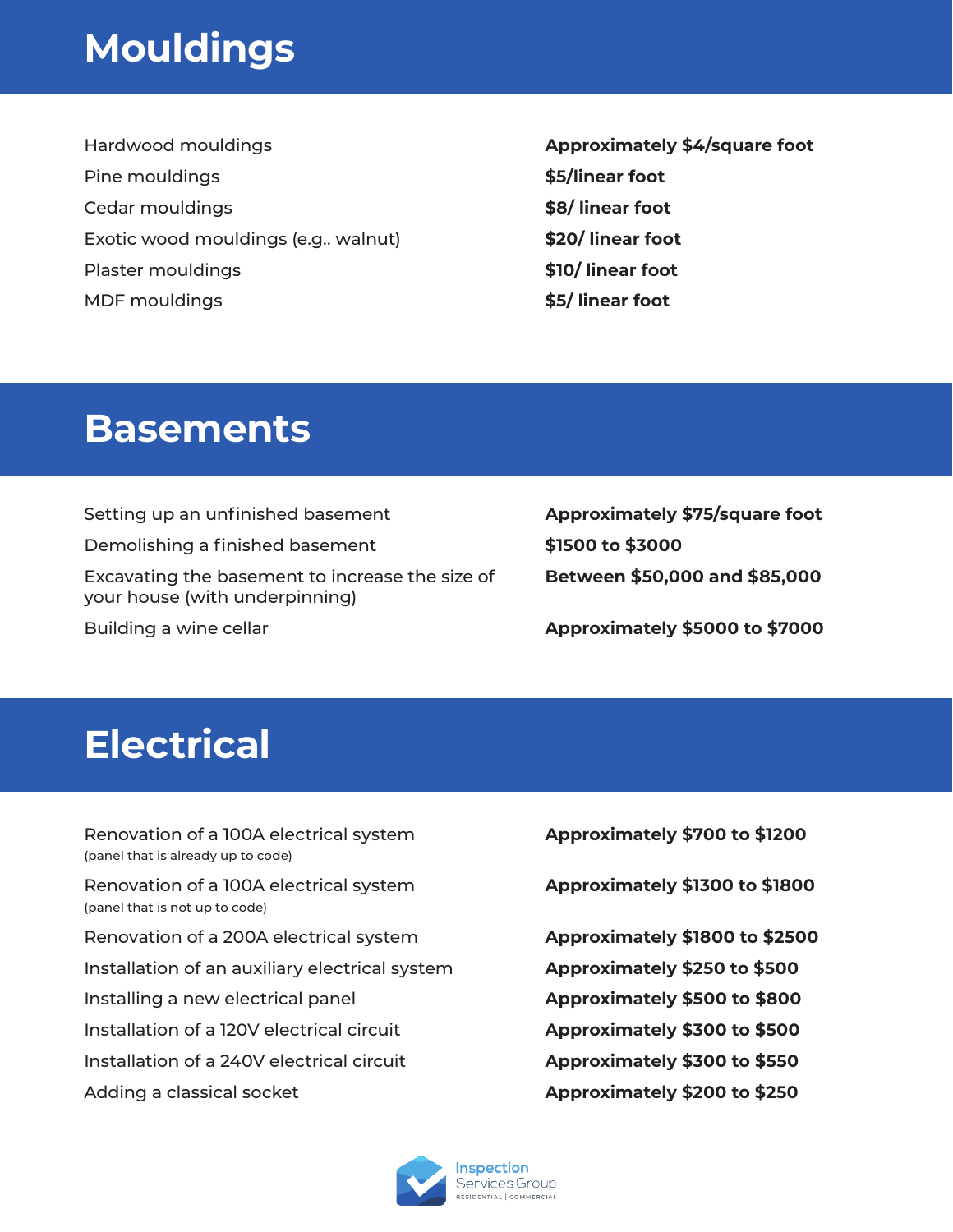# **Ventilation**

Installing a bathroom fan Cleaning the ventilation ducts

**\$300 to \$500 \$300 to \$600**

### **Plumbing**

Replacing the pipework Installing a water heater Replacing a toilet Replacing a sink Replacing a kitchen sink Replacing a bathtub Renovating the plumbing of a full bathroom **Approximately \$150 to \$200/linear foot Approximately \$400 to \$600 At least \$300 Approximately \$200 to \$300 Approximately \$300 to \$400 Approximately \$1500 At least \$5000**

### **Vacuum**

Buying a central vacuum cleaner **At least \$1500** 

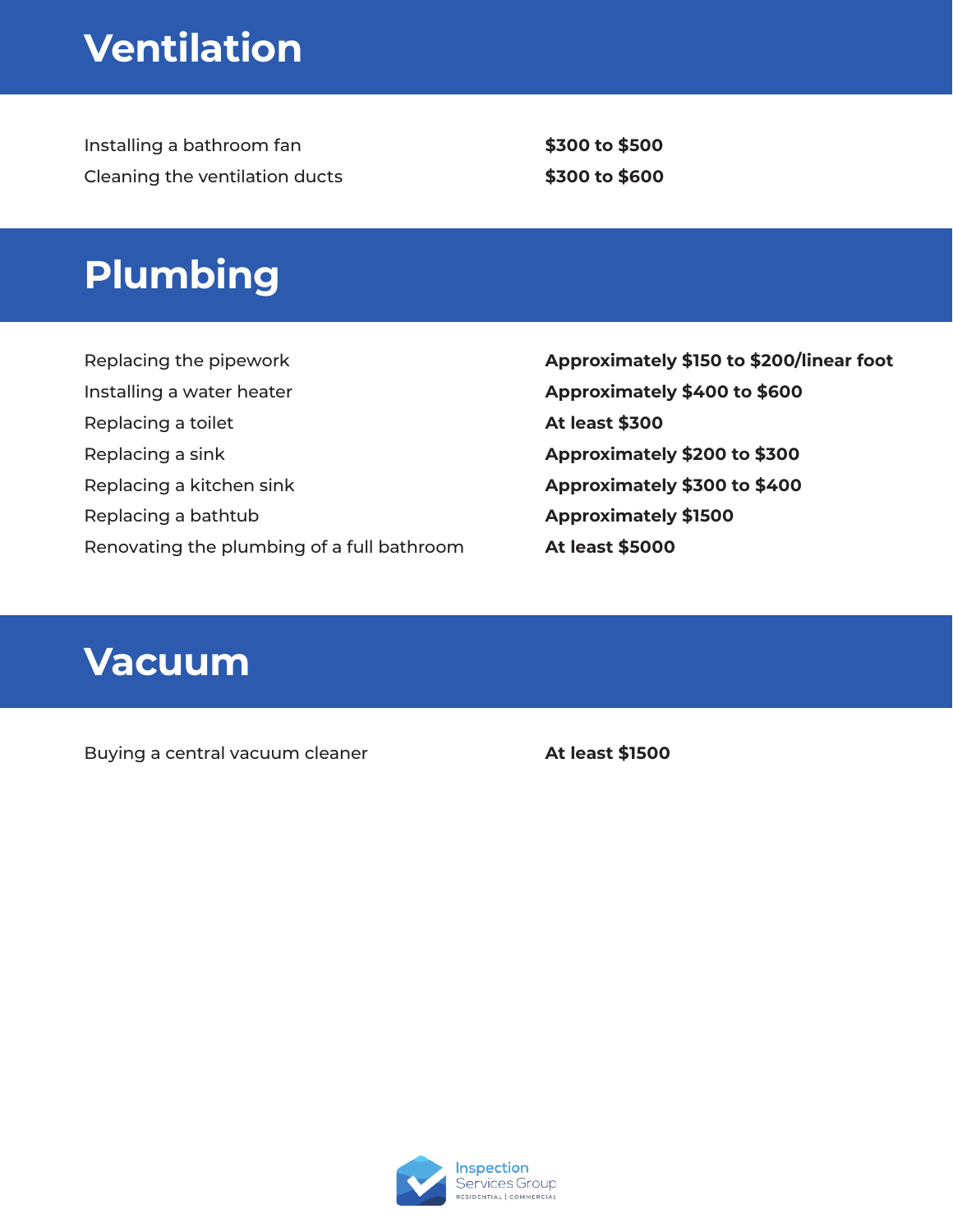# **Structures / Extensions**

### **Home Additions**

Installing an interior wall with a door opening Turning a roof into a floor Extra floors Installing collar beams Installing lateral bracing on collar beams Replacing a roof deck Lateral extension Finishing a basement Adding a room on posts Minimum budget for a home extension

**Approximately \$500 to \$1200 Approximately \$125 to \$250/square foot See below Approximately \$30 to \$50 each \$100 to \$200 and more Approximately \$4 to \$6 /square foot \$250 to \$400/square foot Approximately \$75/square foot Approximately \$135 to \$155/square foot Approximately \$60 000**

### **Balcony / Deck Materials & Elements**

Natural wood balcony floor Treated wood balcony floor Plastic/composite balcony floor Fibreglass balcony Treated wood deck (materials only) Treated wood deck (installation) Western red cedar deck (materials only) Western red cedar deck (installation) Ipe wood deck (materials only) Teck deck (materials only) Pressure-treated wood deck (materials) Pressure-treated wood deck (installation) Torrefied wood deck (materials) Torrefied wood deck (installation) Paved stone deck (materials) Paved stone deck (installation) Fibreglass deck

**\$7 to \$22 /square foot \$9 to \$25/square foot \$7 to \$28/square foot Approximately \$15/square foot Approximately \$5.50 to \$8/ square foot Approximately \$30 to \$40/ square foot Approximately \$12 to \$14/ square foot Approximately \$35/ square foot Approximately \$10 to \$12/ square foot Approximately \$10 to \$15/ square foot Approximately \$2 to \$5/ square foot Approximately \$30 to \$40/ square foot Approximately \$5 to \$10/ square foot Approximately \$50 to \$60/ square foot Approximately \$4 to \$9/ square foot Approximately \$15 to \$25/ square foot Approximately \$20/ square foot**

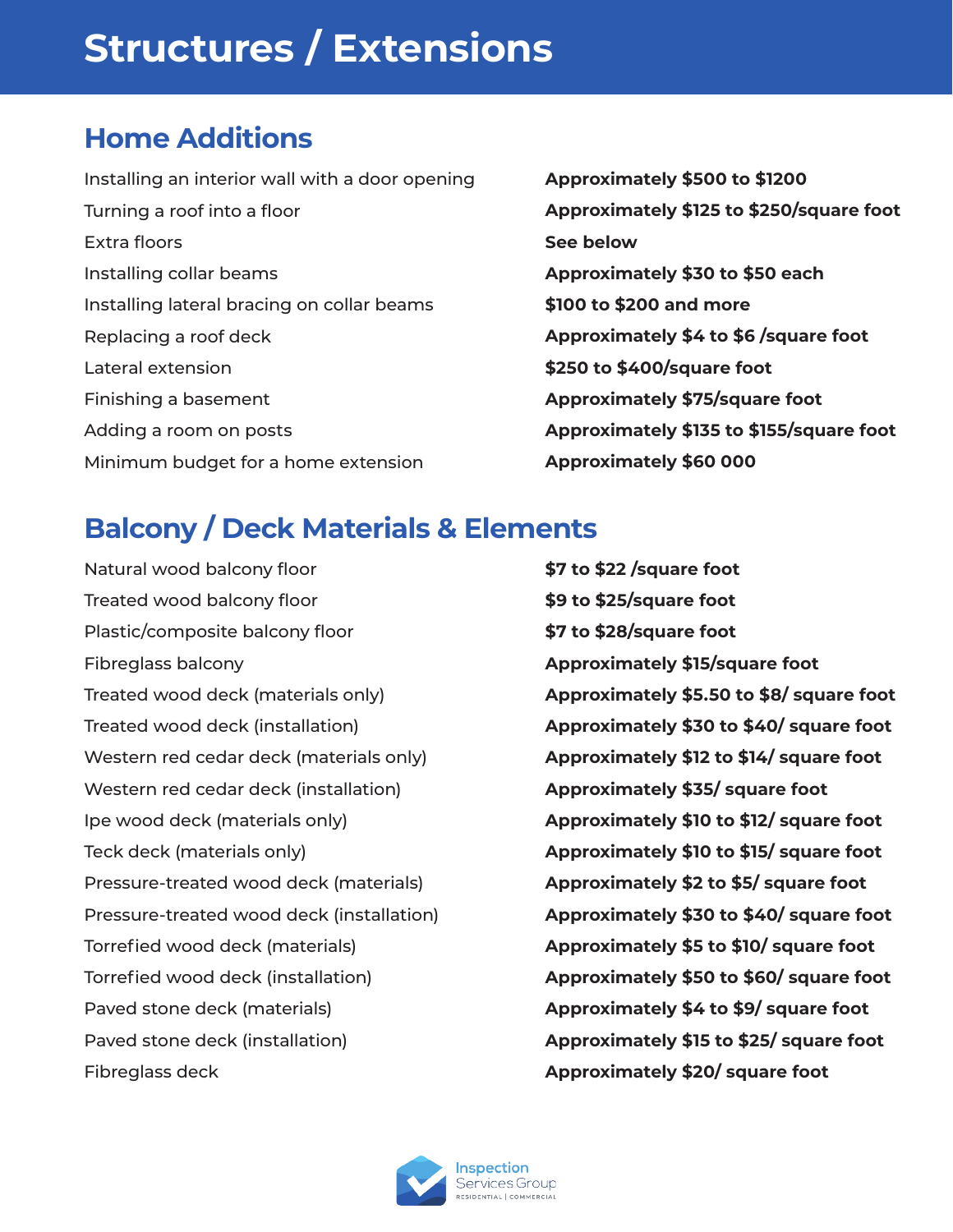# **Structures / Extensions**

### **Porch / Veranda**

PVC porch/veranda Aluminum porch/veranda Lower-end wooden porch/veranda High-end wooden porch/veranda Steel or wrought iron porch/veranda

**Approximately \$1100 to \$1450/square meter Approximately \$1300 to \$1600/ square meter Approximately \$1150/ square meter Approximately \$2200/ square meter Between \$2900 and \$3600/ square meter**

### **Landscaping**

#### **Fences**

| Frost fence           | Approximately \$12 to \$21 per linear foot  |
|-----------------------|---------------------------------------------|
| Aluminum fence        | Approximately \$35 to \$100 per linear foot |
| Ornamental iron fence | Approximately \$30 to \$55 per linear foot  |
| <b>PVC</b> fence      | Approximately \$55 per linear foot          |
| Wooden fence          | Approximately \$27 to \$50 per linear foot  |

### **Retaining Wall**

Building a retaining wall (materials only) Building a retaining wall (labour) 50 foot long / 2 foot high retaining wall

**\$10 to \$15/square foot \$30 to \$50/square foot Approximately \$3500**

#### **Paving, Asphalt & Paver Stones**

Asphalt driveway (without excavation) Concrete driveway (without excavation) Paver stone driveway (without excavation) Gravel driveway (materials)

**Approximately \$3 to \$10/square foot Approximately \$7 to \$15/ square foot Approximately \$12 to \$20/ square foot Approximately \$35/ square meter**

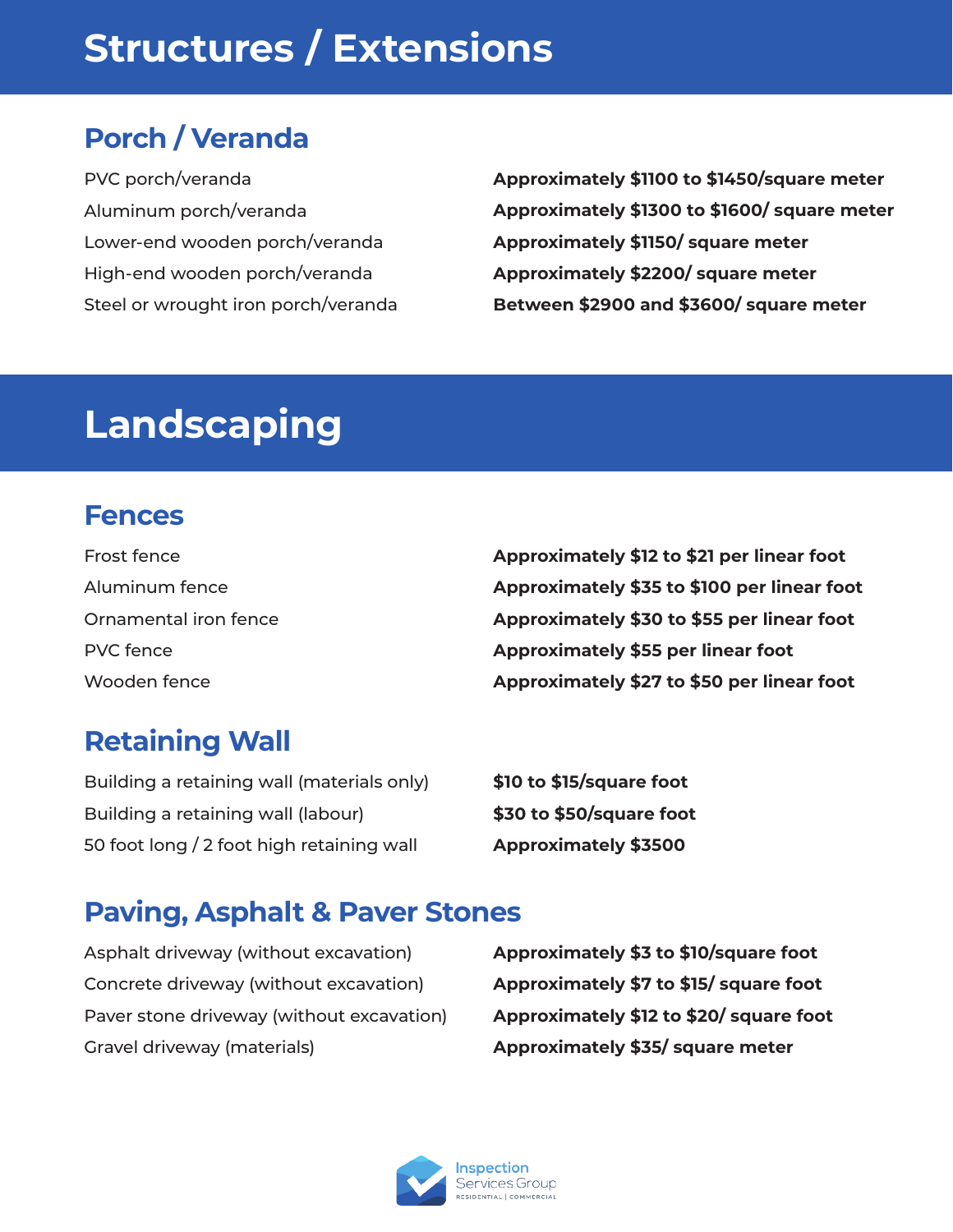# **Landscaping**

#### **Sewers & Septic Tank**

Connecting to the municipal sewer system **At least \$2500**

# **Foundations / Drains**

### **French Drain**

Installing a French drain

Replacing a French drain and waterproofing foundations

### **Underpinning a House**

Costs related to underpinning the corner of a house

Adding foundations and underpinning a house

#### **Waterproofing**

#### **\$80 per linear foot) \$90 to \$100 per linear foot (120 linear foot**

**house = between \$10800 and \$12,000)**

**Approximately \$5000 to \$10,000 (\$40 to** 

**Starting at \$5000**

**Approximately \$300/square foot**

Waterproofing foundation walls **Between \$150 and \$300/linear foot**

#### **Masonry**

Repairing a bulging wall Rebricking a wall Redoing masonry joints Average hourly wage of a mason Foundation parging (starting from the beginning) Replacing deteriorated bricks

**Approximately \$25 to \$40/ square foot Approximately \$25 to \$40/ square foot Approximately \$12 to \$18/ square foot \$85.16/hour Approximately \$4 to \$5/square foot Between \$20 and \$30/linear foot**

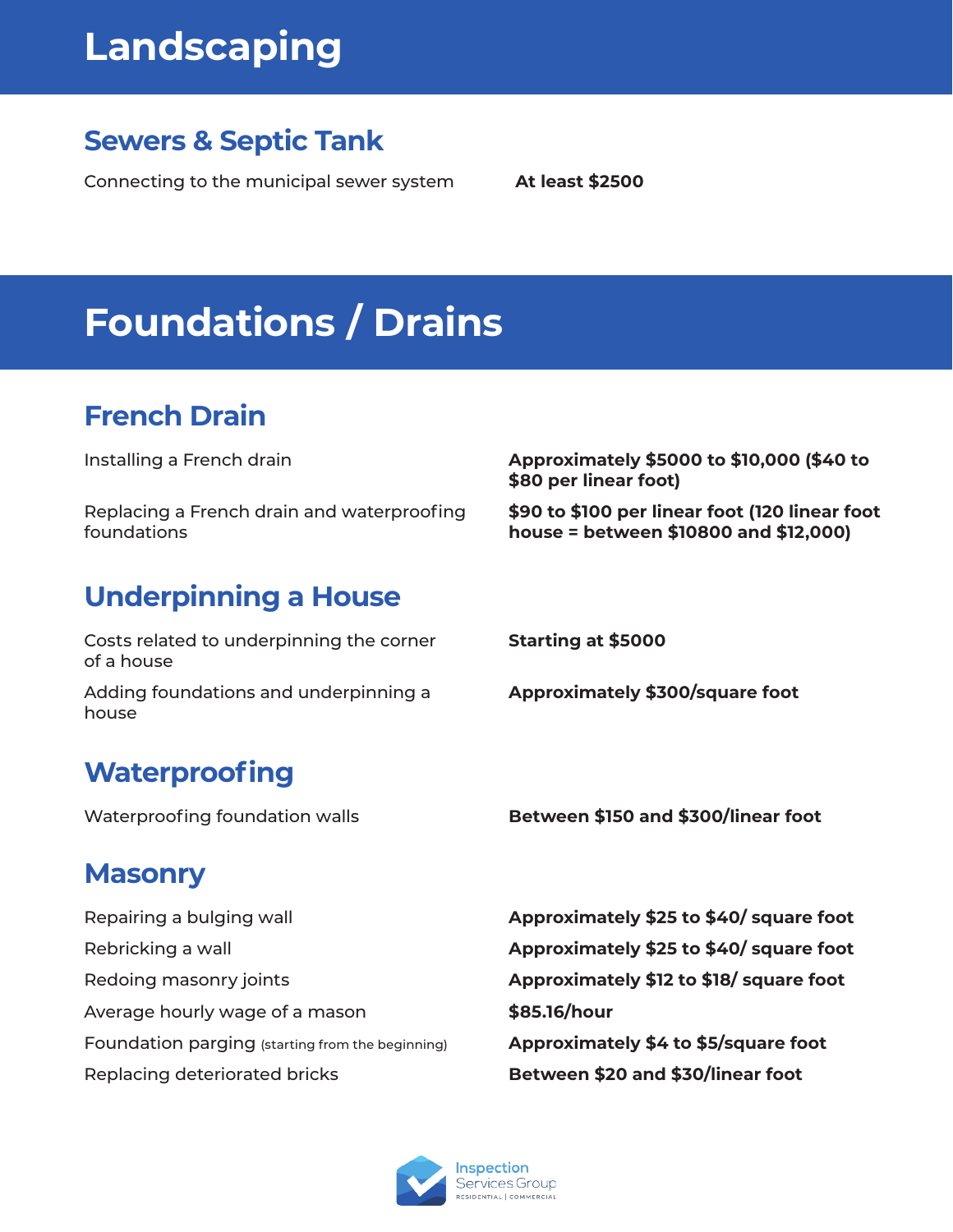# **Exterior Cladding**

### **Cleaning Exterior Cladding**

Buying a gas-fueled pressure washer Buying an electric pressure-washer Renting a gas-fueled pressure washer Renting an electric pressure-washer

### **Exterior Cladding Materials**

Wooden exterior cladding Acrylic coating exterior cladding (including installation) Vinyl exterior cladding Aluminum exterior cladding Fibrocement panels Brick exterior cladding

**Between \$250 and \$1200 Between \$100 and \$350 Approximately \$60/day Approximately \$40/day**

**Approximately \$5 to \$14/square foot Approximately \$8.50/square foot Approximately \$2 to \$7/square foot Approximately \$4 to \$10/square foot Approximately \$3.50 to \$10/square foot Approximately \$10.50 to \$43/square foot**

### **Doors & Windows**

#### **Barn Door**

| Aluminum installation kit (without the door)        | \$100 to \$300   |
|-----------------------------------------------------|------------------|
| Stainless steel installation kit (without the door) | \$180 to \$400   |
| Brass installation kit (without the door)           | \$200 to \$600   |
| Personalized installation kit (without the door)    | \$200 to \$2000  |
| Material kit including the door                     | \$1000 to \$4000 |
| Light door (only the door)                          | \$200 to \$400   |
| Door with glass blocks (only the door)              | \$500 to \$1000  |

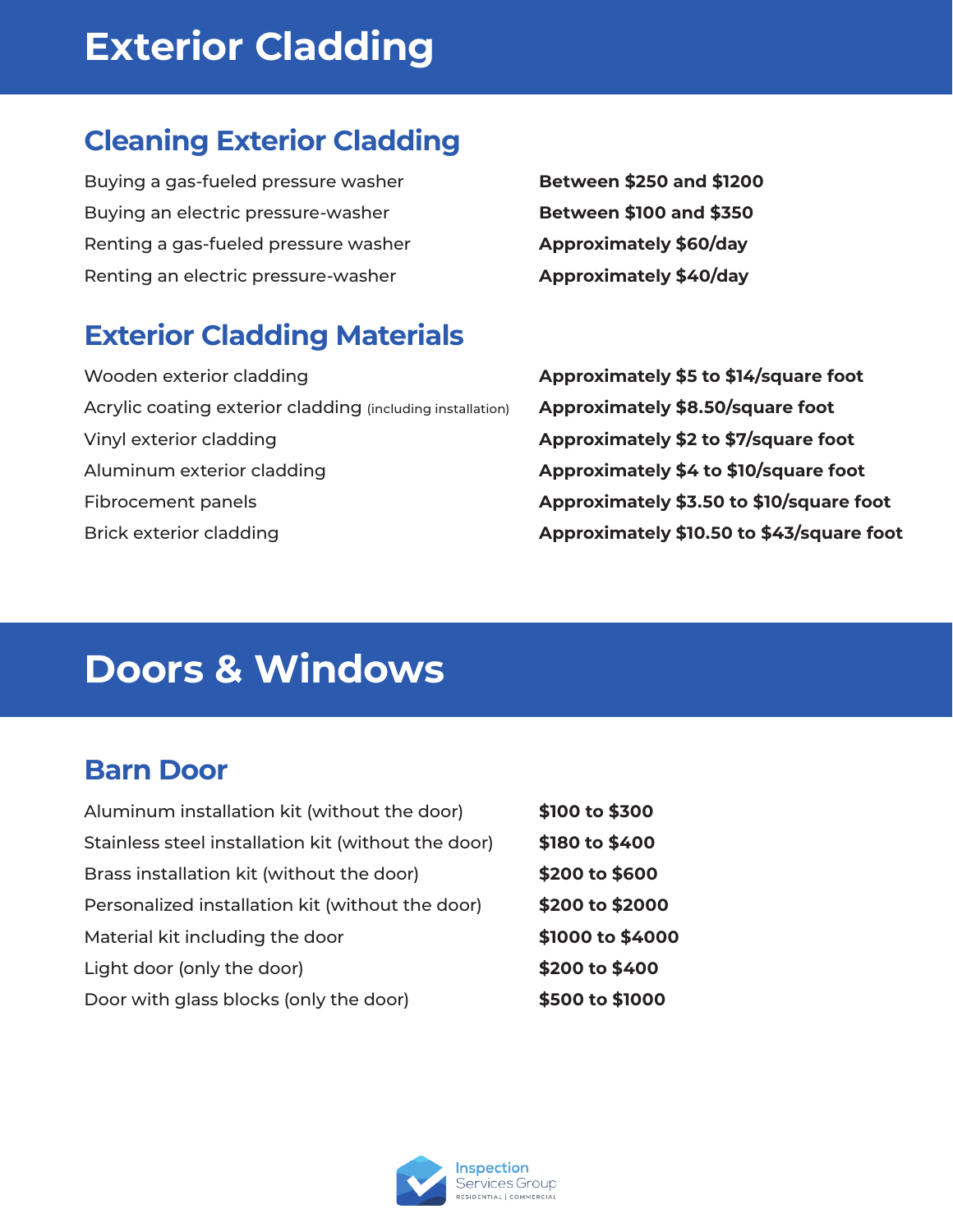### **Doors & Windows**

#### **Front Door**

| Steel front door      | \$250 to \$1500  |
|-----------------------|------------------|
| Aluminum front door   | \$1200 to \$2000 |
| PVC front door        | \$200 to \$1500  |
| Fibreglass front door | \$1000 to \$2000 |
| Wood front door       | \$300 to \$1500  |

#### **Garage Door**

Buying a garage door Having a garage door installed

Adding a motorized system for the door

#### **Windows**

Retrofit window installation

- Full-frame installation
- Installing storm windows
- Double hung window
- Casement window
- Awning window
- Transom window
- Stationary window
- Bay window
- Arched window
- **Approximately \$600 to 1500\$ Approximately \$250 for a single door and \$425 for a double door**
- **\$150**

**120\$ per square foot, \$200-\$650 per window (glass only) \$600-\$1000 per window \$200\$-\$400 per window (glass only) Between \$650 and \$1000 Between \$300 and \$650 Between \$550 and \$800 Between \$450 and \$900 Between \$300 and \$1000 Between \$1500 and \$4000 Between \$400 and \$1200**

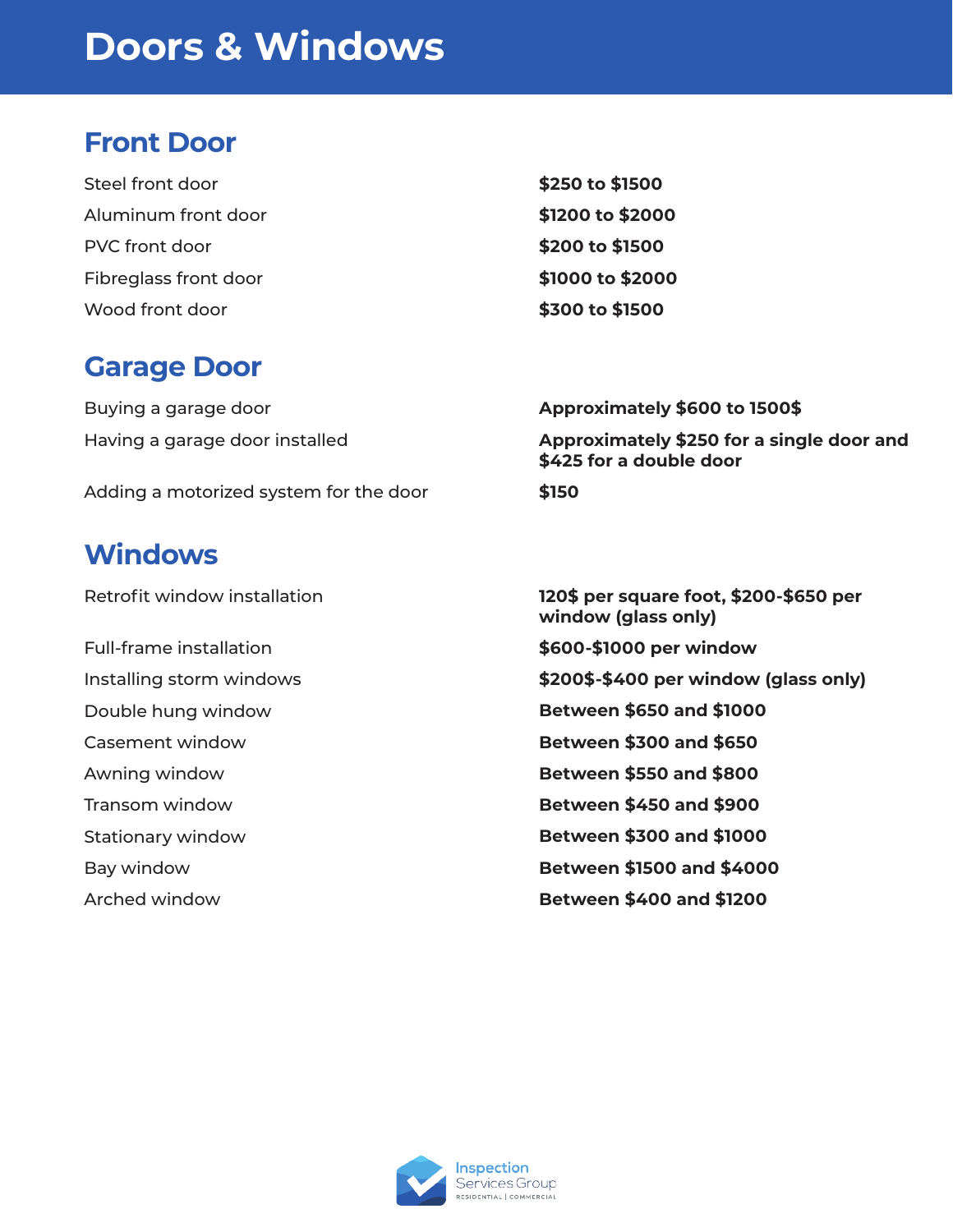### **Roof Systems**

### **Types of Roofing**

Recycled tire roof (including installation) Building a rooftop terrace Asphalt shingle roof 3000 square foot asphalt shingle roof Aluminum roof Prepainted galvanized steel roof Copper roof Wooden shingle roof Flat roof with elastomeric membrane or bi-layer membrane TPO or EPDM roof Gravel roof 4000 square foot flat roof Multilayer asphalt membrane roof Green roof (with the cost of the roofing material)

**Approximately \$8 to \$15/square foot Between \$15 000\$ and \$30 000 Approximately \$3 to \$9/ square foot Approximately \$8 000 to \$12 000 Approximately \$8 to \$15/ square foot Approximately \$12 to \$22/ square foot Approximately \$20 to \$30/ square foot Approximately \$9 to \$25/ square foot Approximately \$7 to \$12/ square foot**

**Approximately \$7 to \$11/ square foot Approximately \$7 to \$11/ square foot Approximately \$25 000 to \$35 000 Approximately \$7 to \$11/ square foot Approximately \$18 to \$37/ square foot**

#### **Soffits & Gutters**

| Installing soffits and wood/aluminum fascia                           | \$7 to \$12/ line  |
|-----------------------------------------------------------------------|--------------------|
| Installing vinyl gutters (including materials & labour)               | \$3 to \$7 / line  |
| Installing aluminum gutters (including materials & labour)            | \$5 to \$10 / line |
| Installing galvanized steel gutters (including materials<br>& labour) | \$7 to \$10 / line |
| Installing copper gutters (including materials & labour)              | \$15 to \$25 / lir |
| Gutter maintenance done by a pro                                      | Varies betwer      |

**ar foot ar foot ear foot ear foot** 

**near foot Varies between \$100 and \$300**

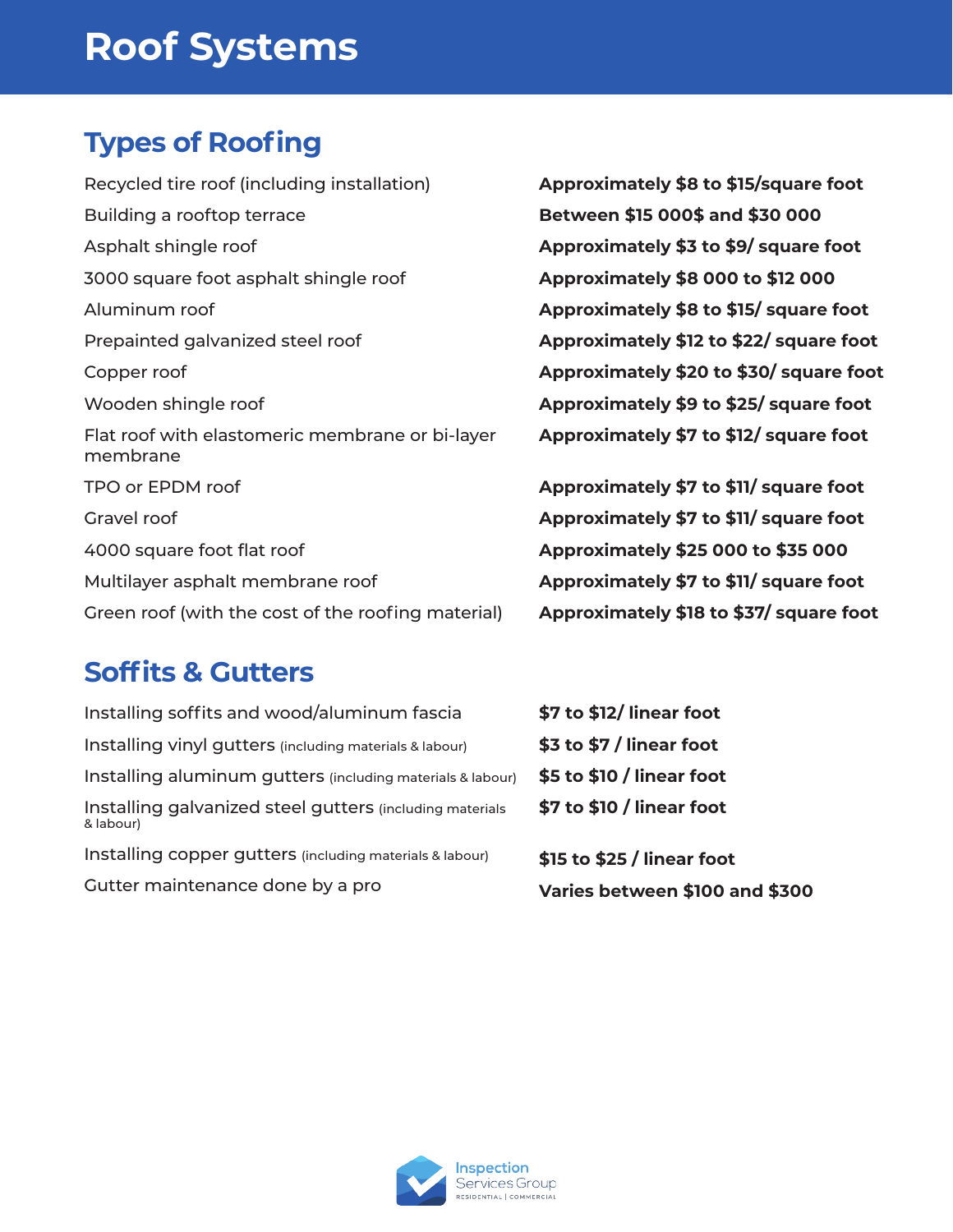## **Insulation**

#### **Insulation Materials**

Expanded polystyrene (EPS) Extruded polystyrene (XPS) Closed-cell polyurethane spray foam Polyisocyanurate insulation Ecobill (polystyrene beads) Soy-based polyurethane (1 inch thick) Soy-based polyurethane (3 inches thick) Rockwool **Fibreglass** Cellular glass Cellulose Hemp Straw **Cotton** Cork

### **Other Insulation Projects**

Insulating an attic and bringing up to code Installing an air-barrier (material only) Installing an air-barrier (labour)

**Approximately \$2.50/square foot Approximately \$3/ square foot Approximately \$2.50/ square foot Approximately \$1.40/ square foot Approximately \$1.49/ square foot Approximately \$1.50/ square foot Approximately \$3.50/ square foot Approximately \$1/ square foot \$0.85/ square foot Approximately \$3.50/ square foot Approximately \$0.85/ square foot Approximately \$2.50/ square foot Approximately \$3/ square foot Approximately \$2.50/ square foot Approximately \$0.55/ square foot**

**Approximately \$0.50 to \$1.25/square foot Starting at 10 cents/ square foot \$1 to \$3/ square foot**

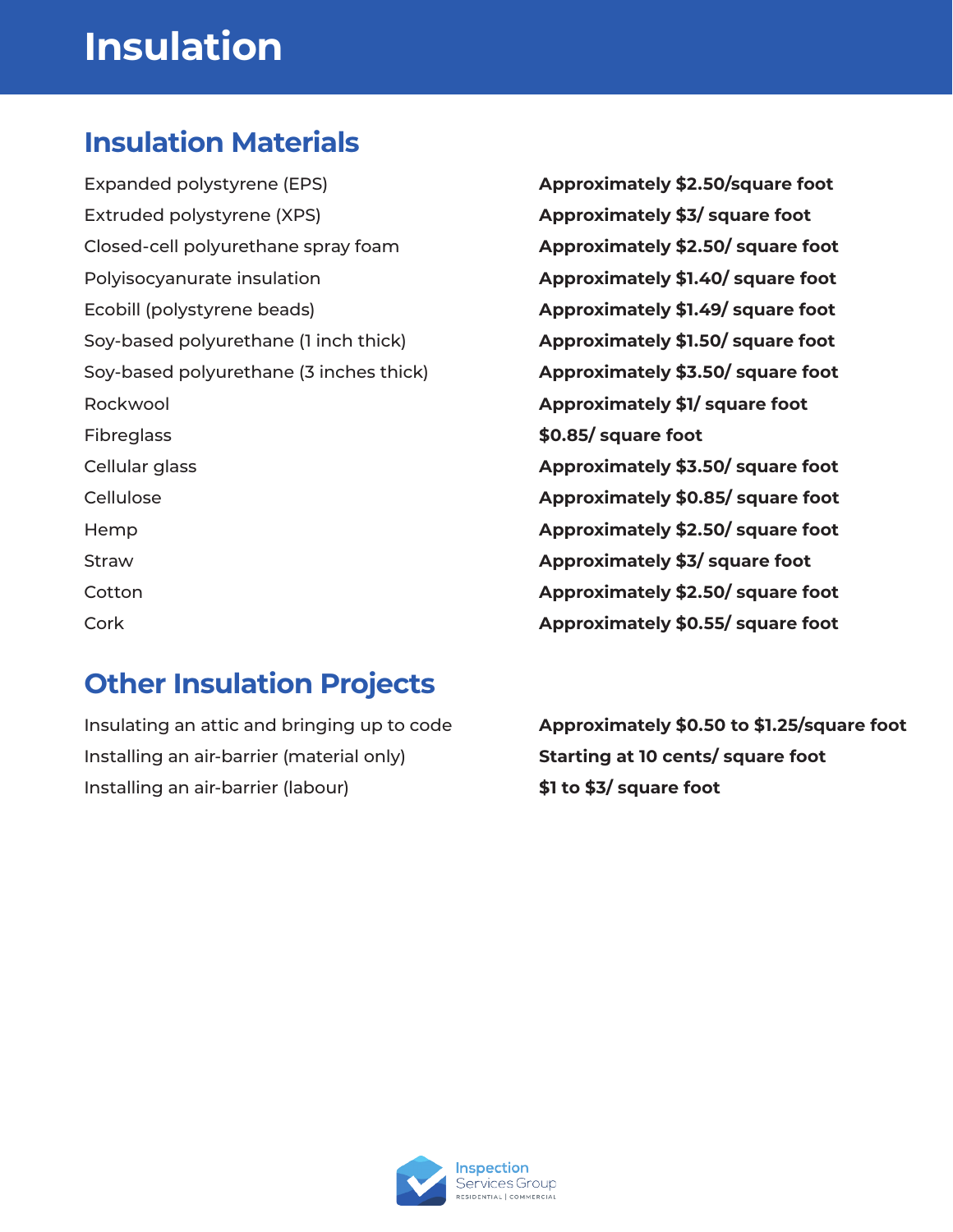### **Paint**

| Paint gallon                                | \$28 to \$60                            |
|---------------------------------------------|-----------------------------------------|
| A gallon of paint for a kitchen or bathroom | \$35 to \$60                            |
| A gallon of recycled paint                  | Approximately \$15 to \$20              |
| Price for labour (wall)                     | Approximately \$0.50 to \$1/square foot |
| Work done by a professional                 | Between \$35 and \$75/per hour          |
| Work done by a student painter              | <b>Approximately \$20/hour</b>          |

#### **Wall Coverings**

| Interior brick wall         |
|-----------------------------|
| Natural stone wall          |
| Decorative stone wall       |
| Imitation stone wall        |
| Concrete wall               |
| Wallpaper                   |
| Decorative panels           |
| Wooden wall panel           |
| Wall tiles (materials only) |

**Approximately \$6/square foot Approximately \$10/ square foot Approximately \$7/ square foot Approximately \$6/ square foot Approximately \$3 to \$12/ square foot Can vary between \$1 and \$90/ roll (10m x 0.5m) Can vary between \$20 and \$100/panel Approximately \$1 to \$12/ square foot Approximately \$1 to \$7/ square foot**

### **Walls**

Removing a load-bearing wall Creating an opening in a load-bearing wall **Approximately \$2000 Approximately \$750 to \$1500**

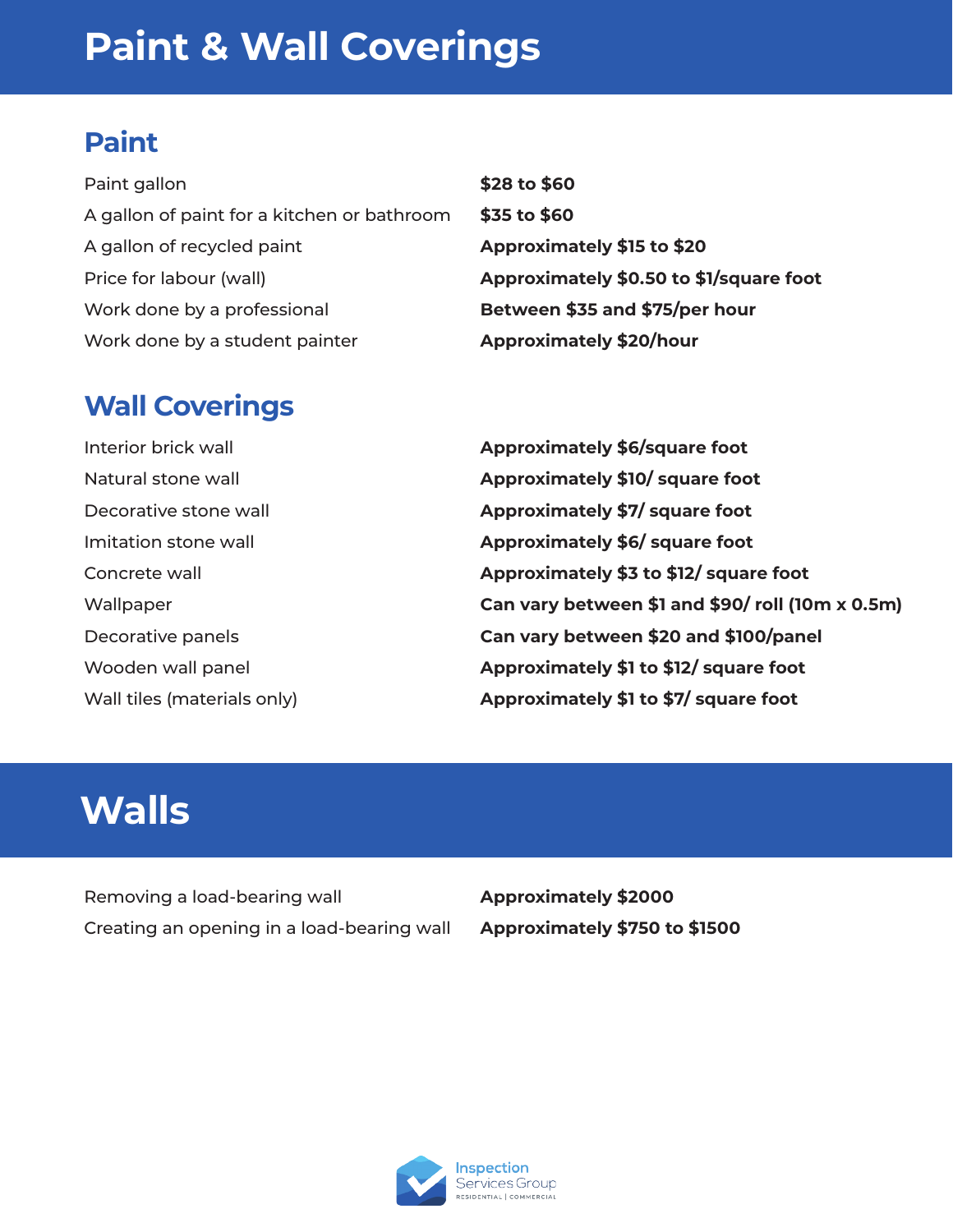# **Flooring**

Installing hardwood floors Removing hardwood floors Replacing the subfloor Restoring a hardwood floor Bamboo floor Laminate floor (material only) Laminate floor (labour) Engineered wood floor installation Vinyl tile floor Vinyl sheet floor Linoleum floor Marmoleum floor (roll) Marmoleum floor (roll installation) Marmoleum floor (tiles) Marmoleum floor (tile installation) Low-end ceramic tile floor Mid to high-end ceramic tiles Porcelain or slate tiles Natural stone tiles Natural stone mosaic Installation of a ceramic tile floor (labour only) Cork floor (material) Cork floor (installation) Installing a heated floor (without materials) Installing a heated floor (labour) Low-end floating floor Mid-range floating floor High-end floating floor Installation of a floating floor by a specialist

Carpet floor (materials)

- Concrete floor (installation and materials)
- Removing an old floor

**\$4 to \$12/square foot Approximately \$1/ square foot Approximately \$1.60/ square foot Approximately \$2/ square foot Approximately \$3 to \$8 / square foot \$1 to \$7/ square foot Approximately \$1.50 / square foot \$4 to \$9/ square foot \$4 to 12/ square foot At least \$5/ square foot \$5 to \$12/ square foot Between \$2 and \$5/ square foot Approximately \$14/ square yard Starting at \$5/ square foot Approximately \$0.50 to \$1/ square foot Starting at 60 cents /square foot \$2 to \$7/ square foot \$3 to \$4/ square foot \$5 to \$12/ square foot Approximately \$100/ square foot \$1.50 to \$4/ square foot \$5 to \$10/ square foot Approximately \$2/ square foot \$350 to \$450/ 100 square foot \$1000 to \$2000 (or more if the installation is done far from the boiler) \$1 to \$2/ square foot \$2 to \$3/ square foot \$3 to \$4.50/ square foot Approximately \$1.25\$ to \$2.50/ square foot Approximately \$3 to \$6/ square foot \$1 to \$12/ square foot**

**Approximately \$1 to \$2/ square foot**